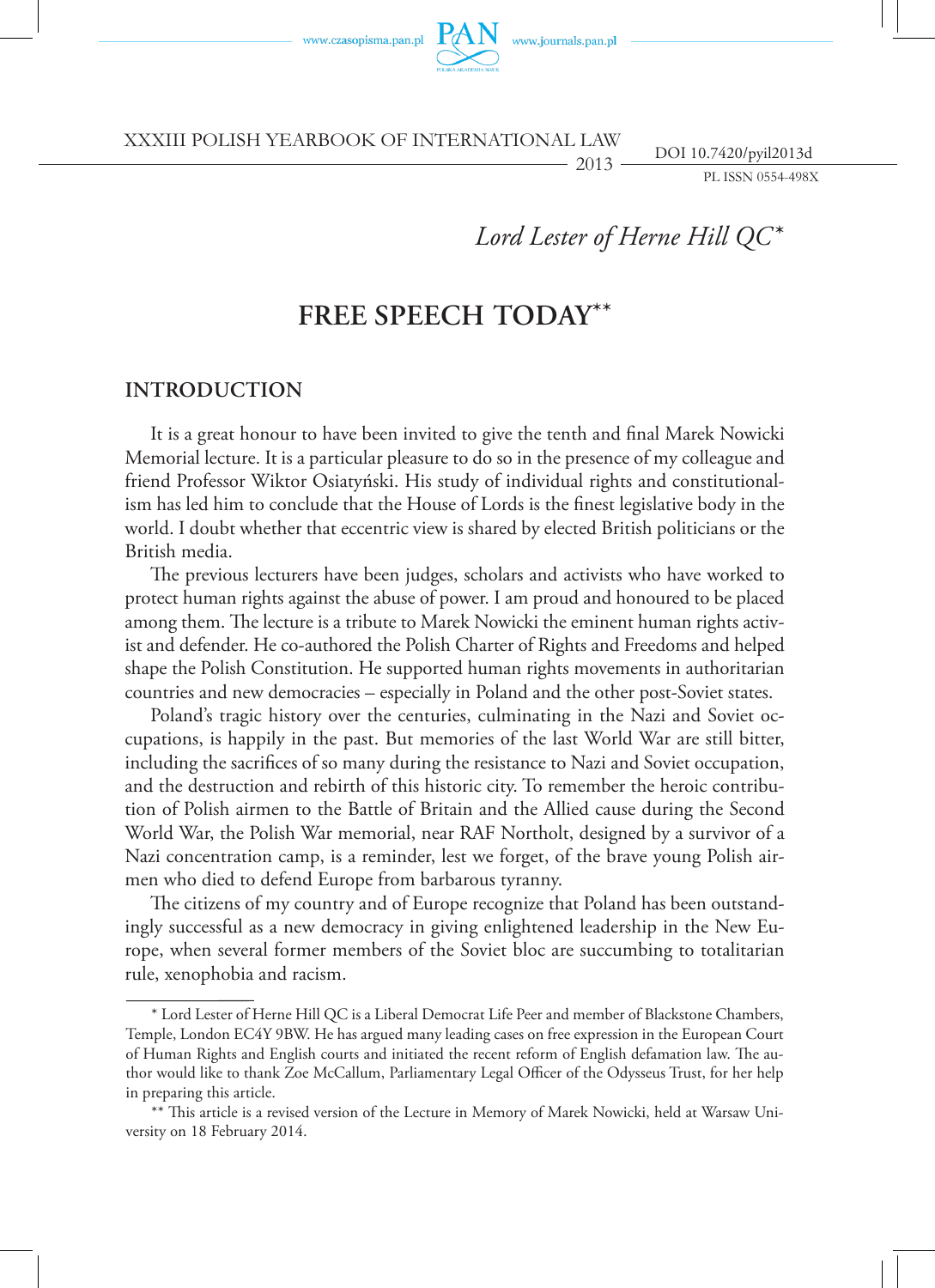

www.journals.pan.pl

I am grateful for the support I have been given by the Helsinki Foundation for Human Rights in Warsaw. The recent decision to establish a Parliamentary Subcommittee on the execution of judgments of the European Court of Human Rights is a matter for celebration. I shall report back about this great advance to the United Kingdom's Joint Parliamentary Committee on Human Rights. I hope its mandate will be broadened to cover human rights in Poland, just as the UK Committee covers human rights in the UK.

In November I gave my other Marek Nowicki lecture in Budapest – on measures to combat racial prejudice and discrimination. Tragically that topic is relevant everywhere, not least in Poland where my wife Katya's Jewish relatives were murdered in Nazi extermination camps.

You have chosen another, happier and equally important subject for this lecture. It is also close to my heart and my life's work – freedom of speech today. I am not an expert in Polish law. If I make mistakes I look forward to being put right. I shall recall basic principles about free speech and its limits, and focus on British experience and European case law of relevance to Poland.

## **1. The fundamental right to free expression: a cultural revolution**

Freedom of expression is the touchstone of all human rights. It is the primary right in a democracy, without which effective rule of law is impossible. It is essential to an intellectually healthy society. It promotes individual self-fulfilment and acts as a check on the abuse of power by public officials. It exposes errors in the governance and administration of justice. In the famous words of John Stuart Mill, "the best test of truth is the power of thought to get itself accepted in the competition of the market", though Mill's belief rested on the assumption that the market would not be distorted by the State or media giants.

The UK has a vibrant culture of liberty – a political and philosophical heritage we trace back to British thinkers such as Milton, Wilkes, Paine and Mill. But fifty years ago free speech was not an enforceable right in the UK. From a strictly legal point of view, it was a freedom, not a right. It amounted to what was left over after restraints on free expression had been given effect – the criminal and civil laws regulating defamation, blasphemy, contempt of court, contract, the misuse of private information and official secrets. In the absence of a constitutional code of fundamental rights, our legal system was ethically aimless.

As a result, many judgments of our most senior judges gave too little weight to free speech. I was fortunate to act for the press in successfully challenging unduly restrictive judgments by our then supreme judicial authority – the House of Lords – before the European Commission and Court of Human Rights. Our successes helped to convince a new generation of British judges of the need to take the European Convention and its case law more seriously.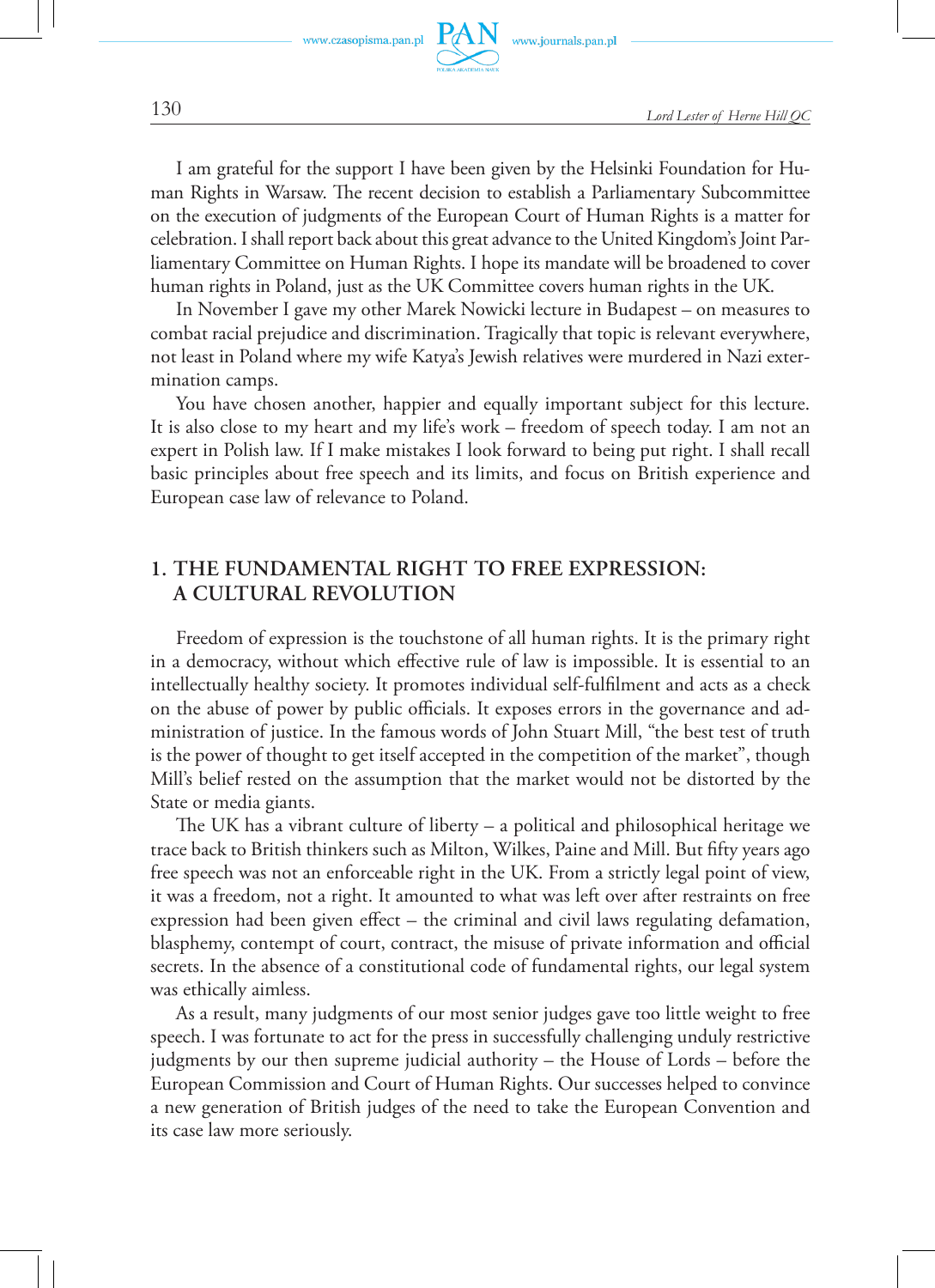FREE SPEECH TODAY 131

 Our legal, cultural and constitutional revolution came when the Convention rights were given direct effect in UK law through the Human Rights Act 1998. Today, freedom of expression is recognised in the UK as a fundamental constitutional right anchored in the Convention and the common law. The right to free expression is – should be – subject only to exceptions that must be prescribed by law; and that must never go further than necessary.

We do not have the benefits or burdens of a written constitution like yours, but our system works well. It is a holistic system because it includes a parliamentary committee of both Houses of Parliament that scrutinises proposed legislation for compatibility with the UK's commitments under human rights treaties. However, the survival of our system is threatened by the politics of Europhobia. Senior members of the ruling Conservative Party have threatened to destroy the Act if they win a majority at the next election. They seek to replace it with a new and weaker British Bill of Rights that will prevent or limit recourse to the Strasbourg Court. That would set a terrible example elsewhere in Europe and would undermine the European rule of law.

With the end of the Cold War, the West no longer competes with Russia as it did, and commitment to the European human rights system has weakened. The Strasbourg Court is overwhelmed and starved of much needed resources. My hope is that you, who have had such tragic experiences of Nazi and Soviet occupation and oppression, will give strong leadership in protecting and building on what we in the West achieved during the first half century of the Convention system.

### **2. Criminalising offensive speech**

Until recently, we British were subject to a wide array of ancient common law speech crimes. They included the crimes of defamation, sedition, obscenity and blasphemy. Designed to protect public order and to deter threatening, abusive and insulting speech, they were vague and broad offences and disproportionate in their impact on free speech. Parliament has recently replaced them with carefully tailored and more legally certain provisions.

The UN Human Rights Committee has rightly recommended that states should consider decriminalising defamation to protect free speech.<sup>1</sup> The UK has abolished the offence;<sup>2</sup> and many other countries have decriminalised it.<sup>3</sup> However, the crimes

<sup>&</sup>lt;sup>1</sup> CCPR/C/GC/34, para 47. Concluding observations on Italy (CCPR/C/ITA/CO/5); concluding observations on the Former Yugoslav Republic of Macedonia (CCPR/C/MKD/CO/2). The European Court of Human Rights has recognised that whilst the use of criminal sanctions in defamation cases is not itself disproportionate, the nature and severity of the penalties imposed are factors to be taken into account because they must not be such as to dissuade the press or others who engage in public debate from taking part in matters of legitimate public concern. *See Lewandowska-Malec v. Poland*, App. 39660/07, para. 69. 2

<sup>&</sup>lt;sup>2</sup> The UK abolished the criminal offences of seditious, defamatory and obscene libel through the Coroners and Justice Act 2007.

<sup>&</sup>lt;sup>3</sup> These include New Zealand, Bulgaria, France, Ghana, Sri Lanka and Bosnia and Herzegovina. Of the member states of the Inter-American Commission on Human Rights, the Office of the Special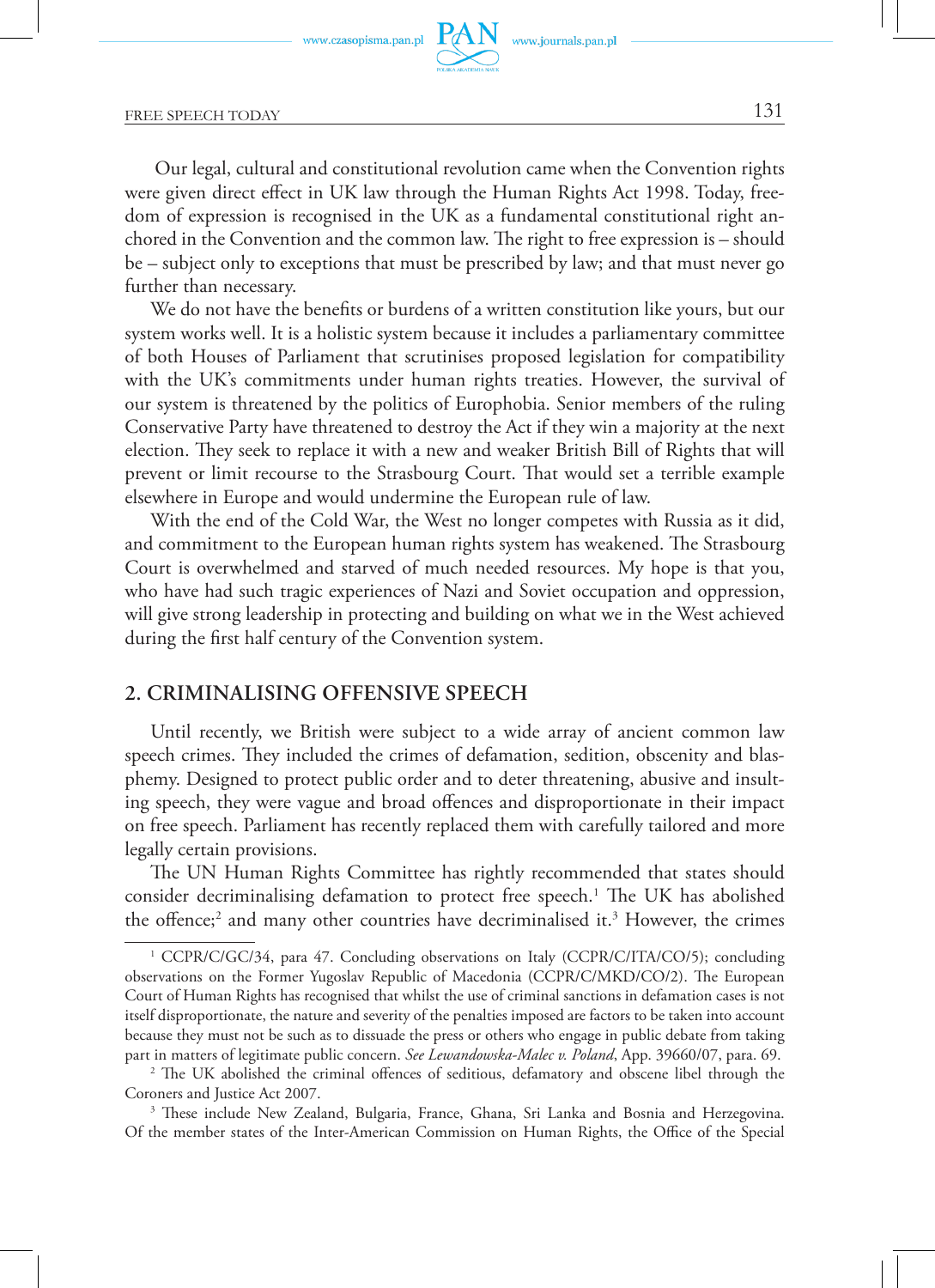of harming reputation, or causing offence, are still alive in many other parts of the world – where they are used to suppress or deter dissent and criticism.<sup>4</sup>

In 2012, the European Court of Human Rights ruled that the Polish Courts had not given enough protection to free political debate. The Polish courts had convicted a local councillor of defamation for alleging that the mayor of her municipality<sup>5</sup> had interfered unlawfully with the prosecution service.<sup>6</sup> The Strasbourg Court recalled that politicians acting in their public capacity "inevitably and knowingly lay themselves open to close scrutiny of word and deed by both journalists and the public at large."7 It pointed out that it is "precisely the task of an elected representative to ask awkward questions about those who hold public office and to be hard-hitting in her criticism of fellow politicians responsible for the management of the public purse."8

In another Polish case decided in 2012,<sup>9</sup> a journalist and editor-in-chief of TEMI, a local weekly newspaper in Tarnów, complained that their right to freedom of expression had been violated. The paper had published a series of articles alleging that a local councillor had broken the law and been guilty of offensive conduct. The journalist and editor were convicted for defaming the councillor.

The Strasbourg Court once again emphasised the essential role played by the press in a democratic society, and the duty of the press to impart information and ideas on matters of public interest. It recalled that a degree of exaggeration and immoderation is allowed for those taking part in a public debate on matters of general interest. The Court unanimously found a violation of the right to free expression protected by Article 10.

The Polish government paid damages for violating the applicants' right to free expression in both these cases. What is not apparent to me is what general measures have been taken to prevent similar further violations. Despite amendments to the Criminal Code in October 2010, the offence of defamation through the mass media still carries a prison sentence of up to a year.<sup>10</sup> The Criminal Code still punishes those whose publications insult a public official, the Polish Nation or the President.<sup>11</sup> A number of politicians, including the Prime Minister, have expressed support for amending the Criminal

Rapporteur for Freedom of Expression has commended Jamaica in for decriminalising libel in addition to Mexico, Panama, Brazil, Uruguay, Argentina, Costa Rica, El Salvador, Grenada and Bolivia. Source: Press Release, Office of the Special Rapporteur for Freedom of Expression, 11 November 2013, R78/13.

<sup>4</sup> This was recognised by the Human Rights Committee, 102nd session, Geneva, 11-29 July 2011, CCPR/C/GC/34, para. 38.

<sup>5</sup> Świątniki Górne Municipality.

<sup>6</sup> *Lewandowska-Malec v. Poland*, Application No. 39660/07.

<sup>7</sup> *Ibidem*, para. 66.

<sup>8</sup> *Ibidem*, para. 67.

<sup>9</sup> *Jucha and Zak v. Poland,* Application No. 19127/06.

<sup>&</sup>lt;sup>10</sup> An amendment to the Criminal Code in October 2010 abolished the penalty of imprisonment for the offence of slander and reduced the penalty for defamation committed through the mass media from two years to one year.

<sup>&</sup>lt;sup>11</sup> Insult of a public official is an offence under Article 226 of the Criminal Code, as are insult of the Polish nation and of the President under Articles 133 and 135. Insult to another person is an offence under Article 216.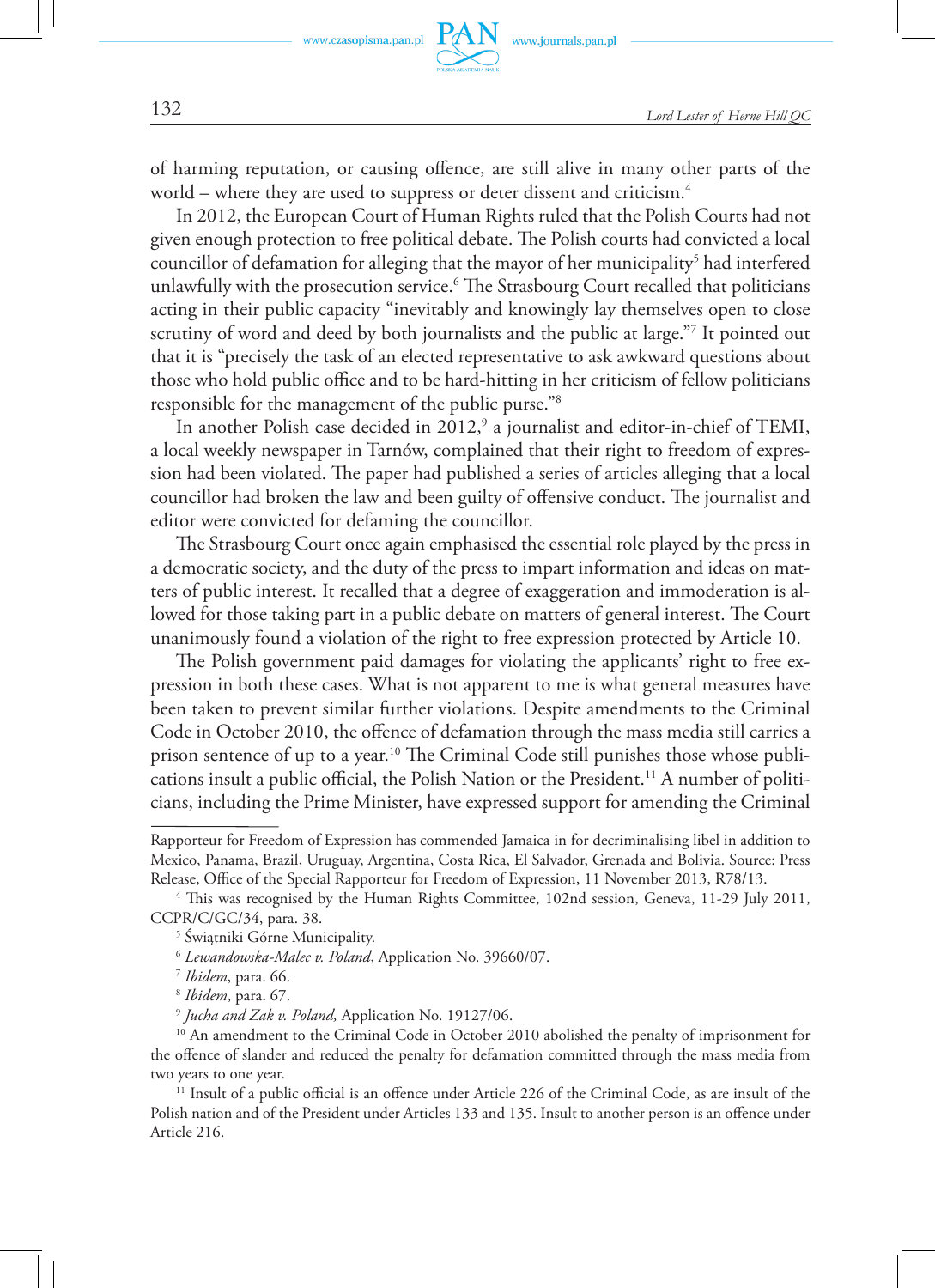FREE SPEECH TODAY 133

 $Code<sup>12</sup> – but with two processors to be useful in the last two years against Polish citizens$ who mocked the President on the web, these provisions remain very much alive.<sup>13</sup>

In Britain, we no longer believe that the judiciary need special protection of the criminal law against ridicule and insult. Parliament has therefore recently abolished the crime of insulting judges – "scandalising the judiciary"14 – as our Law Commission had recommended.15

In contrast, in 2003, the Strasbourg Court found a breach of the Convention involving a Polish prisoner. He had written a letter of complaint to the authorities, referring to various judges as "irresponsible clowns" and "cretins".16 He was convicted for the crime of preferring insults against a state authority<sup>17</sup> and given a custodial sentence. The Strasbourg Court did not criticise the nature of the offence but ruled that the sentence was disproportionate to the legitimate aim of protecting the authority of the judiciary.

A further Polish case is now pending before the Strasbourg Court concerning criminal defamation proceedings against a journalist who criticised a judge for alleged abuse of office.18 I hope that it will cause the Court to reconsider its case law. The Court accepts, in principle, the need to protect the judiciary from unwarranted attacks but it is important that the protection is not excessive.

## **3. Hate speech**

In Britain we do not believe in using the criminal law to protect judges against robust criticism, but we do believe in safeguarding vulnerable minorities against hate speech. We strive to maintain a fair balance between freedom of speech, public order and the rights of others. Yet laws against hate speech are difficult to enforce in a way that promotes human dignity and achieves their aims. Consider the supremacist who states that in his opinion, all Jews, or black people, or homosexuals, or women, deserve to die. If the authorities are successful in prosecuting him, the defendant claims that the state has violated his right to free speech. And if the prosecution fails, it is politically

<sup>12</sup> Freedom House Report, Poland, 2013, available at http://www.freedomhouse.org/report/freedompress/2013/poland.

<sup>13</sup> *Blogger charged with insulting Polish President*, 16 January 2013, Thenews.pl (http://www.thenews. pl/1/9/Artykul/124311,Blogger-charged-with-insulting-Polish-president).

<sup>&</sup>lt;sup>14</sup> Crime and Courts Act 2013, s. 33 (England and Wales); and Criminal Justice Act (Northern Ireland) 2013, s. 12.

<sup>15</sup> *Contempt of Court: Scandalising the Court*, Law Commission Report No 335, 18 December 2012.

<sup>16</sup> *Skalka v. Poland*, Application no. 43425/98; *contrast* to *Lopuch v. Poland*, Application no 43587/09, where no violation was found*.*

<sup>&</sup>lt;sup>17</sup> Article 237 of the Criminal Code of 1969.

<sup>18</sup> *Marzanna Lozowska v. Poland*, Application No. 62716/09. The case of *Maciejewski v. Poland* (Application No. 34447/05) is also pending, which concerns defamation of a prosecutor. The Helsinki Foundation for Human Rights has submitted a third party intervention to the Court in *Lozowska* and will represent the applicant before the Court in *Maciejewski*.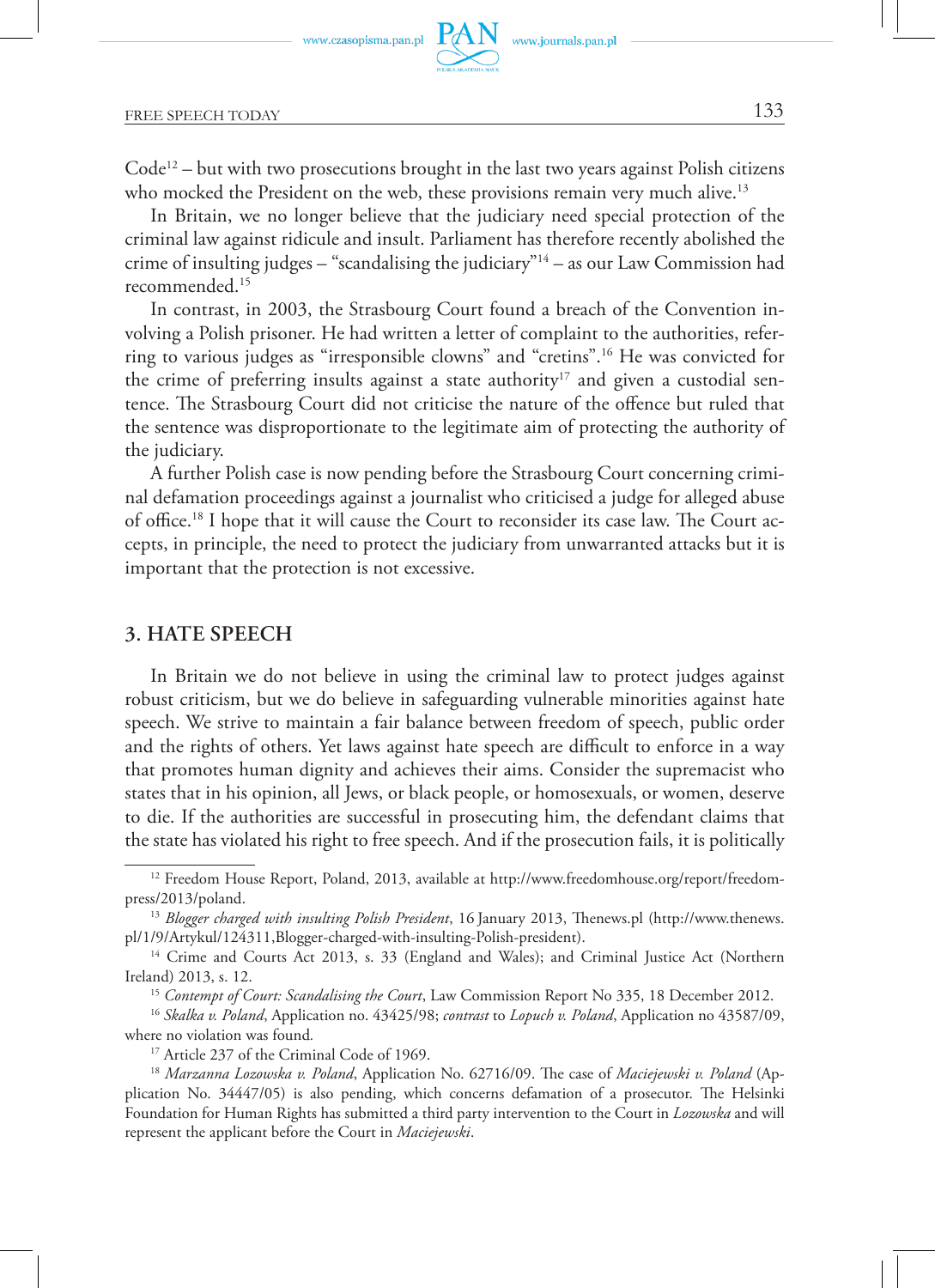dangerous, as the defendant claims the victory legitimates his hate speech. It is a Catch 22 situation.

The position under the First Amendment to the US Constitution is different. Nothing less than a threat of imminent violence justifies restricting hate speech.<sup>19</sup> Causing gross offence is not enough: life or limb must be at stake.

The European Court of Human Rights, on the other hand is more protective of the right of vulnerable minorities to be protected against hate speech.

 British criminal law is unusual in making distinctions between the protection given to different categories of hate speech. Criminalising *race* hate speech is stricter than *religious* hate speech because of their different implications for freedom of debate. We consider that to attack people because they are black is to attack them because of their common humanity, their genetic birthright. To attack the beliefs and practices of a religious organisation and its followers is more similar to attacking a political organisation or politician because of the need to permit freedom of public criticism and debate.

The victims of homophobic hate speech require strong protection. One's sexuality is a characteristic, not a belief – part of an individual's core make-up. However, many people in Britain still refuse to accept this. They view sexuality as a lifestyle choice, ignoring the reality of how little control our hearts have over whom we love. I tried unsuccessfully to argue in the House of Lords that homophobic hate speech should have the same protection as race hate speech. Instead, our legislation treats it as similar to religious hate speech in giving greater scope for public criticism and debate.

Some members of the Strasbourg Court have recently suggested that the old case law on hate speech may be too restrictive of free expression. I agree and hope that it will be reviewed.20 But that does not mean that there should be no criminal sanctions against extreme forms of hate speech. The UN Human Rights Committee recommended, more than three years ago, that Poland should amend the Criminal Code to include hate speech and hate crimes based on sexual orientation or gender identity.<sup>21</sup> At present, victims of homophobic hate speech can seek redress only on the basis of general laws protecting "personal rights", including reputation, rather than personal safety and public order.<sup>22</sup>

<sup>&</sup>lt;sup>19</sup> US law gives much wider protection for hate speech. The public appeal to "return the nigger to Africa and the Jew to Israel" at a political rally was not considered imminent enough to negate the protection of the First Amendment *Brandenburg v. Ohio*, 395 US 444 (1969).

<sup>20</sup> In their concurring opinion in *Vejdeland and others v. Sweden* (Application No. 1813/07), Judge Yudkivska and Judge Villiger expressed regret that the Court had missed an opportunity to consolidate an approach to hate speech against homosexuals (para. 2).

<sup>&</sup>lt;sup>21</sup> Concluding Observation of the Human Rights Committee, Poland, CCPR/C/POL/CO/6, 27 October 2010, para. 8. At present, protection extends only to hate speech affecting national, ethnic, racial and religious minorities. 22 A. Bodnar, A. Gliszczynska-Grabias, K. Sekowska-Kozlowska & A. Sledzinska-Simon, *Legal Study* 

*on Homophobia and Discrimination on Grounds of Sexual Orientation and Gender Identity: Thematic Study Poland*, April 2008-March 2010, European Union Agency for Fundamental Rights: 2010, pp. 48-55.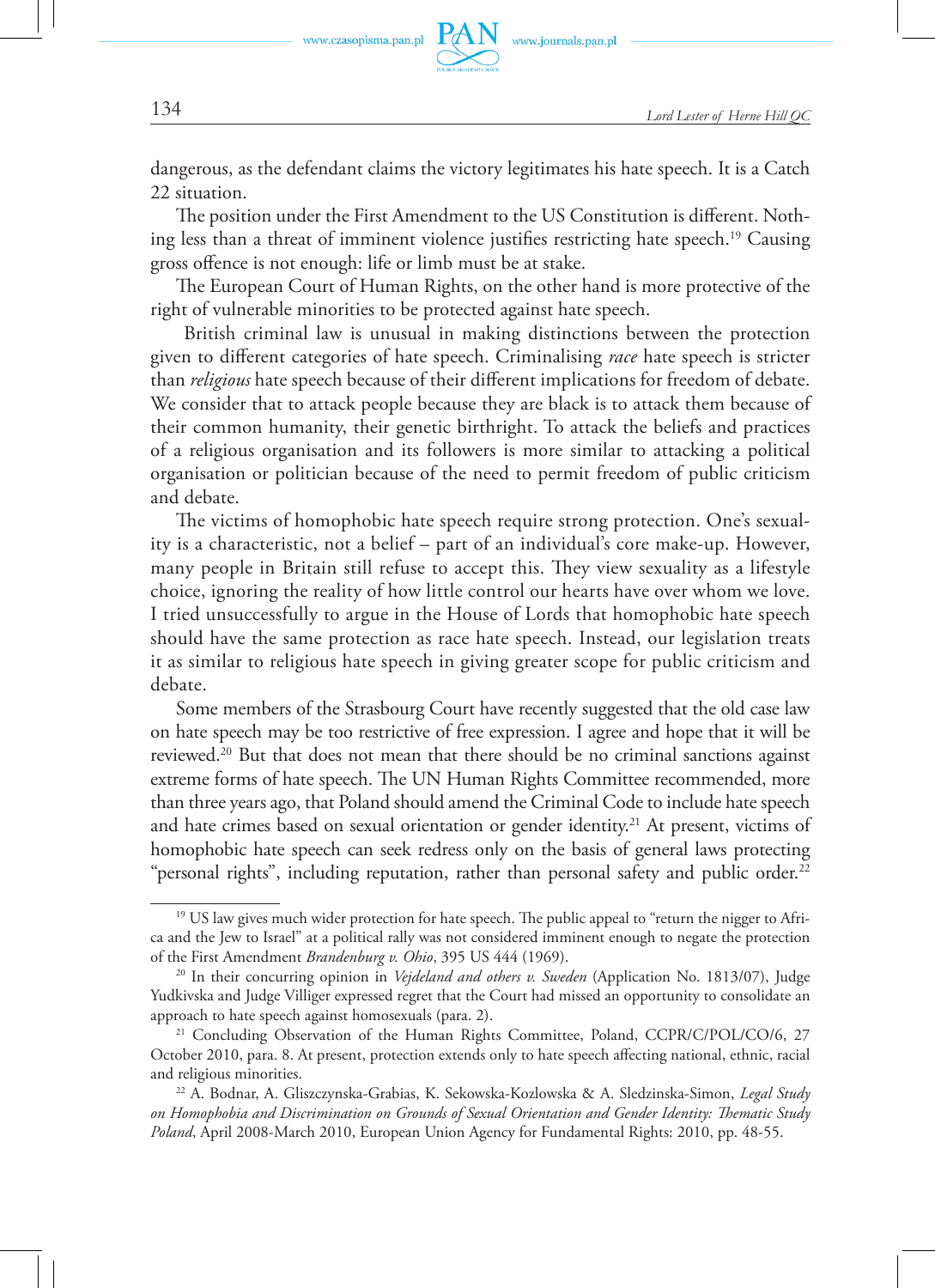FREE SPEECH TODAY 135

Recent efforts by equality advocates<sup>23</sup> have yet to result in changes to the Criminal Code.

Your government has worked to encourage the police service to be more sensitive to lesbian, gay, bisexual and transgender issues.<sup>24</sup> But well-publicised homophobic remarks by holders of public office indicate that cultural change is yet to permeate other spheres of national life.

In Britain, we do not believe that God needs the protection of the criminal law against blasphemy, insult or ridicule. Blasphemy laws forbidding causing offence to religious feelings are still used in Poland, and would seem unnecessarily to restrict the expression of artists, musicians and writers by encouraging self-censorship.25 Although the Strasbourg Court grants a wide margin of appreciation in this area, it is not unlimited. Britain has abolished blasphemous libel as an undesirable and practically unworkable offence in a multi-faith society.26 I hope that the Strasbourg Court would come to a similar conclusion and that blasphemy laws will become a thing of the past across Europe.

### **4. Protecting a good reputation**

The Convention requires State parties to balance the right to protect a good reputation, the right of access to justice, and the right to freedom of expression.

The English civil law of defamation used to give too much protection to reputation and too little to freedom of speech. It was the handiwork of the courts, rather than legislators. It unfairly tilted the balance in favour of wealthy public figures. Libel law was used by rich and powerful and their lawyers against those alleging misconduct. Only

<sup>&</sup>lt;sup>23</sup> In 2008, the official governmental draft of amendments to the Polish Criminal Code, which was approved by the *Sejm*, omitted amendments grafted by LGBTQ rights organisations to extend the scope of protection provided by hate speech. In 2011, a new bill to combat hate speech was also rejected. Three further draft bills amending the scope of hate crimes were submitted to the *Sejm* in 2012 but at the time of writing, none are yet law.

<sup>&</sup>lt;sup>24</sup> Poland reports in its country submission to the latest Universal Periodic Review that it has introduced monitoring of police reactions and behaviour at large-scale events attended by representatives of the LGBT community; and also organised meetings to about best practice in other countries in protecting LBGT rights. *See National report submitted in accordance with paragraph 5 of the annex to Human Rights Council resolution 16/21*, 2012 (A/HRC/WG.6/13/POL/1), paras. 141-142.

<sup>25</sup> *Policing Belief: The Impact of Blasphemy Laws on Human Rights – Poland*, Freedom House Report, 2010. The European Court of Human Rights has clearly ruled the right to freedom of religion does not impose a duty of States to enact laws that protect believers from insult or offence. In *Dubowska & Skup v. Poland*, (Application No. 33490/96) which concerned the publication in a newspaper of a picture of Jesus and Mary with a gas mask over their faces, the Commission found that the publication in question had not prevented anyone from exercising their freedom of religion, and that the decision by the authorities not to prosecute anyone did not, in itself, amount to a failure to protect the applicants' rights.

<sup>&</sup>lt;sup>26</sup> Criminal Justice and Immigration Act 2008, s. 79. This reform is yet to be applied in Northern Ireland.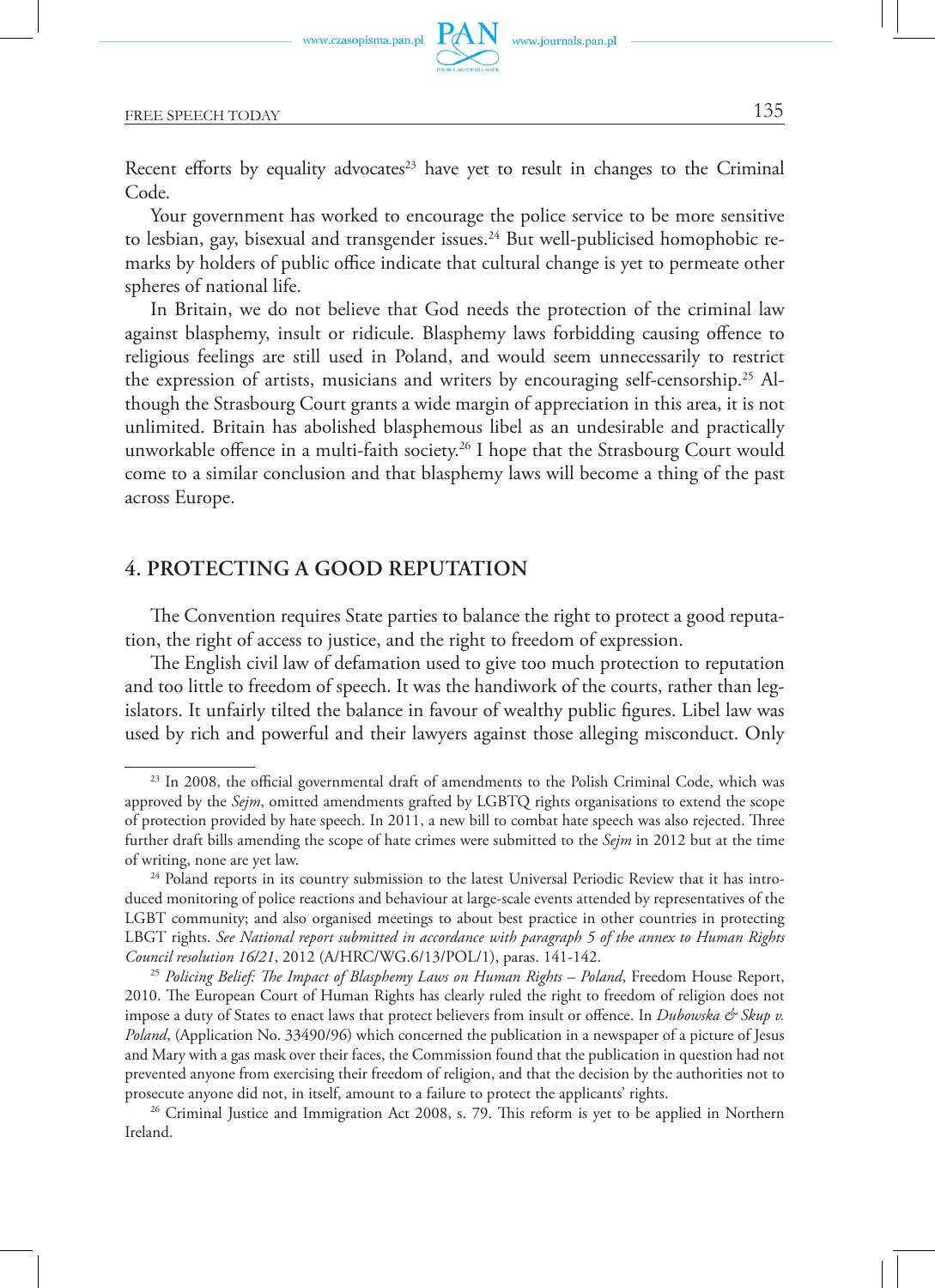

www.journals.pan.pl

they could afford the costs of defending these claims; and they used the law to suppress and punish publications that criticised them. If a citizen critic, newspaper or broadcaster could not prove the truth of an allegation, it was no defence that publication was in the public interest. The law's failure to keep pace with rapidly changing technology added to the case for legislative intervention.

The seriously chilling effect of the English common law of libel became notorious. It led to "libel tourism" – wealthy foreign claimants suing in London for libels that had little connection with the United Kingdom.27 President Obama and the US Congress enacted legislation to bar English libel judgments from being given effect in the USA.28

English courts did their best to alleviate these problems if and when suitable cases came before them, but there was a limit to what they could achieve. Judicial reform is slow and piecemeal. Judges are constrained by precedent and the constitutional limits on their powers. Real change required Parliamentary intervention.

Free speech groups campaigned for reform. By the General Election of 2010, all three main political parties were committed to changing the law. The Coalition Government built on my Private Member's Bill to fashion the Defamation Act 2013, after public consultation and careful Parliamentary scrutiny. It came into force in England and Wales on New Year's Day this year.

The new Act is not a charter for irresponsible journalism. It strikes a fair balance between reputation and free expression:

- no one can bring a claim unless they show they have suffered serious harm; that should weed out trivial cases at the outset.
- companies have to prove serious financial loss before they vindicate their business reputations;
- the defences of truth and honest opinion have been brought up to date and widened; and a key defence of publication on a matter of public interest has been made user-friendly;
- because the right to trial by jury has proved to be an unreliable protector of free speech and has impeded the speedy resolution of disputes, the Act creates a presumption in favour of trial by judge alone;
- libel tourism from outside the EU is discouraged; and
- to enable effective access to justice, new rules on costs are being developed to protect the poor and the not so rich from liability for costs if they do not succeed – whether as claimants or defendants.

<sup>27</sup> One well-known victim of libel tourism was Rachel Ehrenfeld, an American author. She wrote a book arguing that a wealthy Arab businessman was funding terrorism. The businessman and his two sons sued in London. They were awarded GDP 10,000 each, plus legal costs. The case provoked outcry in the United States. *See Bin Mafouz v. Ehrenfeld,* [2005] EWHC 1156 (QB).

<sup>&</sup>lt;sup>28</sup> Securing the Protection of our Established and Enduring Constitutional Heritage Act ("SPEECH Act").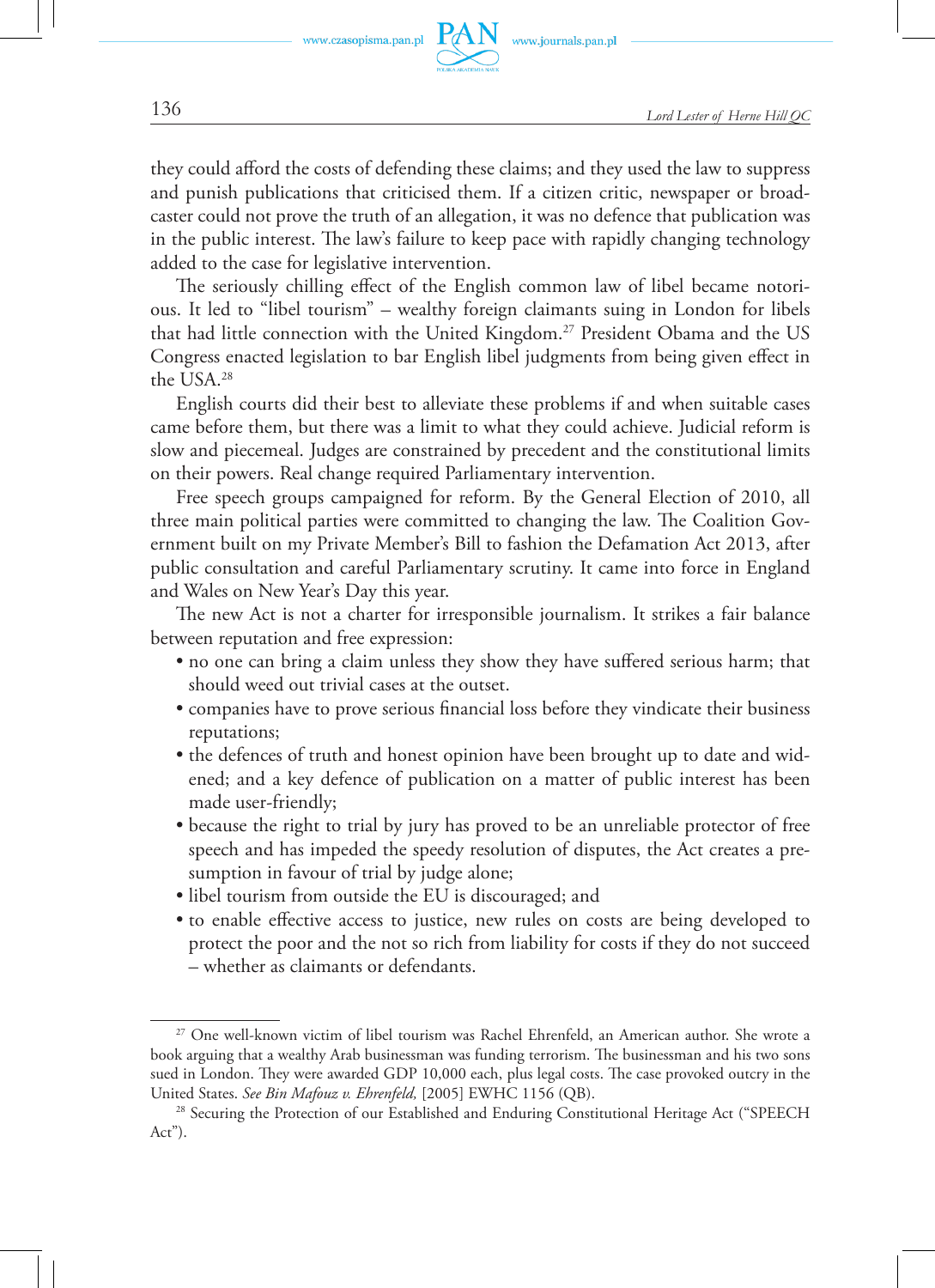FREE SPEECH TODAY 137

# **5. Privacy and prior restraint on publishing**

As well as free speech, privacy is a fundamental right. Through the Human Rights Act, Strasbourg's case law provides guidance to our courts in striking the balance between these two values when they come into conflict.<sup>29</sup>

One example occurred when a UK newspaper published a covertly filmed sex tape involving a public figure, alleging that the tape exposed him as a sado-masochistic sex pervert. He applied to the Strasbourg Court. He asked the judges to rule that the right to privacy under Article 8 requires the media to give an individual prior notice of an intention to invade private life, to enable the victim to obtain an injunction to prevent publication pending trial.30 I intervened on behalf of the media to resist his claim. In a previous case*,* the Strasbourg Court had cautioned that the dangers inherent in such practices "are such that they call for the most careful scrutiny […] This is especially so as far as the press is concerned, for news is a perishable commodity and to delay its publication, even for a short period, may well deprive it of all its value and interest."31

The Strasbourg Court decided that a rule enabling a potential victim to obtain a prior restraint on publication was unnecessary and would unjustifiably interfere with free expression.32 Poland is one of a small number of European States that has a rule requiring prior notice, to enable a potential victim to seek an order preventing publication of a threatened invasion of privacy.

In its judgment in *Wizerkaniuk v. Poland*, <sup>33</sup> the chief editor and co-owner of a local newspaper, Mr. Wizerkaniuk, published the transcript of an interview with a local MP.

<sup>&</sup>lt;sup>29</sup> English courts have particular regard to Strasbourg case law in adjudicating claims of misuse of private information. See *Campbell v. MGN Ltd* [2004] 2 WLR 1232, *McKennitt v. Ash* [2006] 3 WLR 194; *Mosley v. News Group Newspapers Ltd* [2008] EMLR 20; *AAA v. Associated Newspapers Ltd* [2013] EMLR 2. We also protect sensitive personal data, through the Data Protection Act, 1998. This statute was enacted in part to implement Council Directive 95/46/EC, which was concerned with the protection of an individual's Convention rights to privacy. Section 13 of the Act grants an individual a statutory right to compensation for damage (including distress, in certain specified circumstances) against a "data controller" who contravenes any of the requirements of the Act, including those relating to the processing of sensitive personal data (sec. 2 and schedule 3). Sec. 13 is subject to exemptions listed in Part IV, including justification for publication on the basis that a publisher reasonably believed that, having regard in particular to the special importance of the public interest in freedom of expression, publication would be in the public interest (sec. 32.1b).

<sup>30</sup> *Mosley v. UK*, Application No. 48009/08.

<sup>31</sup> *Sunday Times v. United Kingdom (No 2)*, Application No. 13166/87, para. 51.

<sup>&</sup>lt;sup>32</sup> Mosley v. UK, paras. 126-132. The Court had regard to significant doubts as to the effectiveness of any such pre-notification requirement, as well as the chilling effect to which it would give rise. It reasoned that any such requirement must be subject to a public interest exception to be compatible with Article 10; and that the exception could not be narrowly defined without having a seriously chilling effect on free speech. More importantly, for such a requirement to be effective, a regulatory or civil fine for failure to observe it would need to be set at a punitively high level. However, punitive sanctions would also create a chilling effect, which would be felt in the spheres of political reporting and investigative journalism, both of which attract a high level of protection under the Convention.

<sup>33</sup> Application No. 18990/05.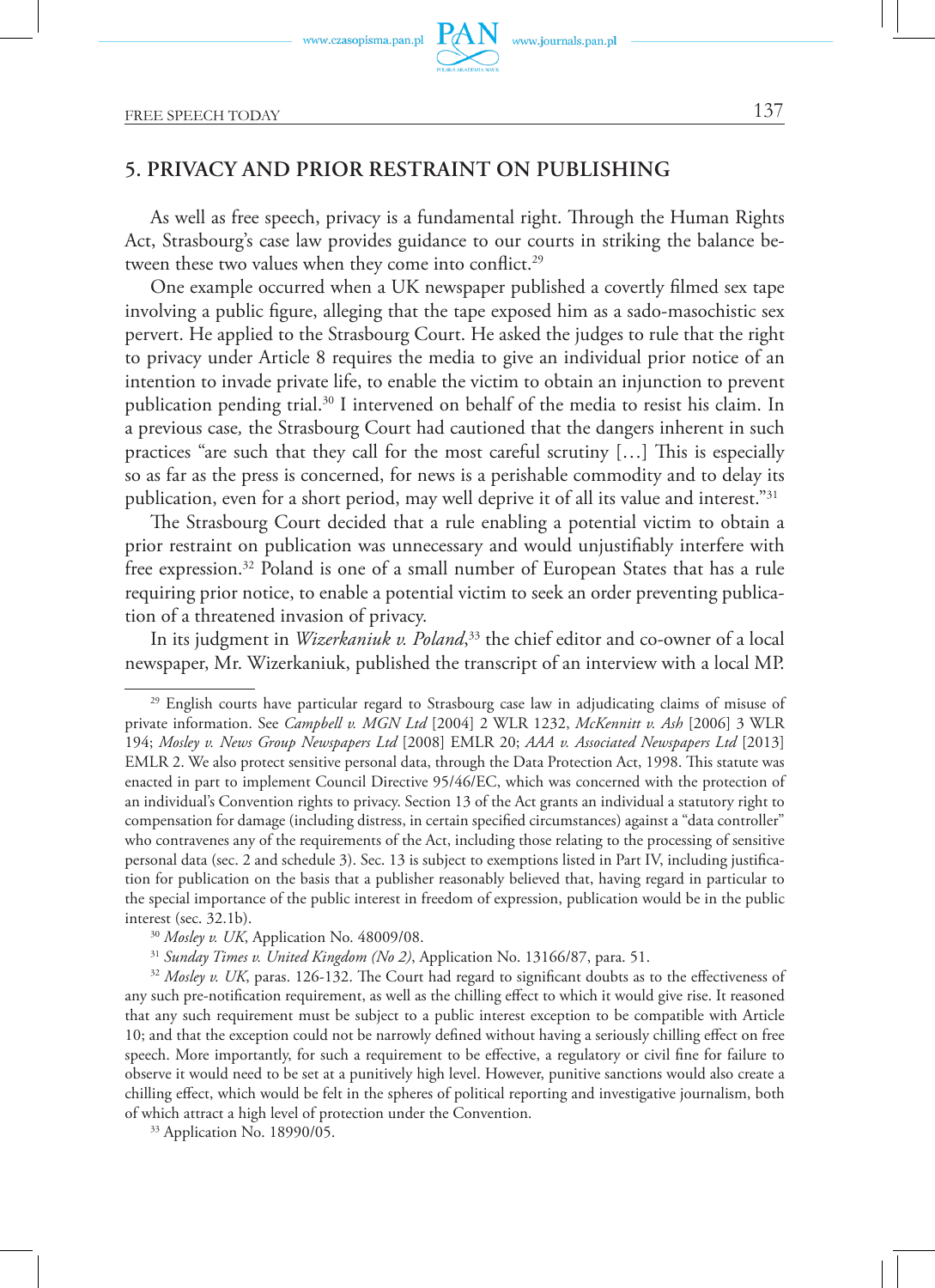

www.journals.pan.pl

He did not obtain the MP's consent; and was convicted of a criminal offence under the Press Act 1984. The Strasbourg Court decided that the Polish rule requiring consent was incompatible with Article 10 of the Convention. It said the Press Act gave interviewees *carte blanche* to prevent a journalist from publishing any interview they regard as embarrassing or unflattering – regardless of how truthful or accurate it may be.

The Court also made these significant observations:

the Press Act was adopted in 1984, twenty-seven years ago. It was adopted before the collapse of the communist system in Poland in 1989. Under that system, all media were subjected to preventive censorship. The Press Act 1984 was extensively amended on twelve occasions […] However, the provisions […] on which the applicant's conviction was based were never subject to any amendments, in spite of the profound political and legal changes occasioned by Poland's transition to democracy. It is not for the Court to speculate about the reasons why the Polish legislature has chosen not to repeal those provisions. However, the Court cannot but note that as applied to the present case, the provisions cannot be said to be compatible with the tenets of a democratic society and with the significance that freedom of expression assumes in the context of such a society.<sup>34</sup>

Poland has submitted an Action Plan to the Committee of Ministers of the Council of Europe that supervises the execution of these judgments,35 but I gather that the Press Act has yet to be amended.<sup>36</sup>

## **6. Press regulation**

I turn now to the highly contentious issues about the regulation of the press. It is important to have a fairly balanced legal framework that protects reputation, personal privacy, free speech and access to justice and promotes professional standards of journalism. But law is no panacea. The culture of journalism is vital to a healthy democracy as well. Journalism is, or should be, a profession and not merely a business. The media must maintain high professional standards in communicating information and opinions on matters of public importance. Judges should respect the editorial judgments of publishers, and publishers should do what they can to act fairly and lawfully, so that victims of press misconduct do not need to seek legal redress.

<sup>36</sup> At the time of writing, Parliamentarians from the Polskie Stronnictwo Ludowe (Polish People's Party) have prepared a draft law to amend the Press Act 1984, including the abolition of criminal liability for failure to obtain prior authorisation. However, there appears to be an absence of political will to take the bill forward through its legislative stages.

<sup>34</sup> *Ibidem*, at para. 84.

<sup>35</sup> *Action Plan: Information on measures taken to implement the judgment in Wizerkaniuk v. Poland*, DH-DD(2013)68, 28 January 2013. The Action Plan stated that a draft law repealing the criminal liability of journalists for failure to obtain authorisation had been prepared by a group of Parliamentarians and was under consideration by the Polish Parliament. However, it was not implemented. In 2008, the Polish Constitutional Court ruled that the requirement to obtain prior authorisation complied with the Constitution (Judgement of the Constitutional Court of 29 September 2008, SK 52/05).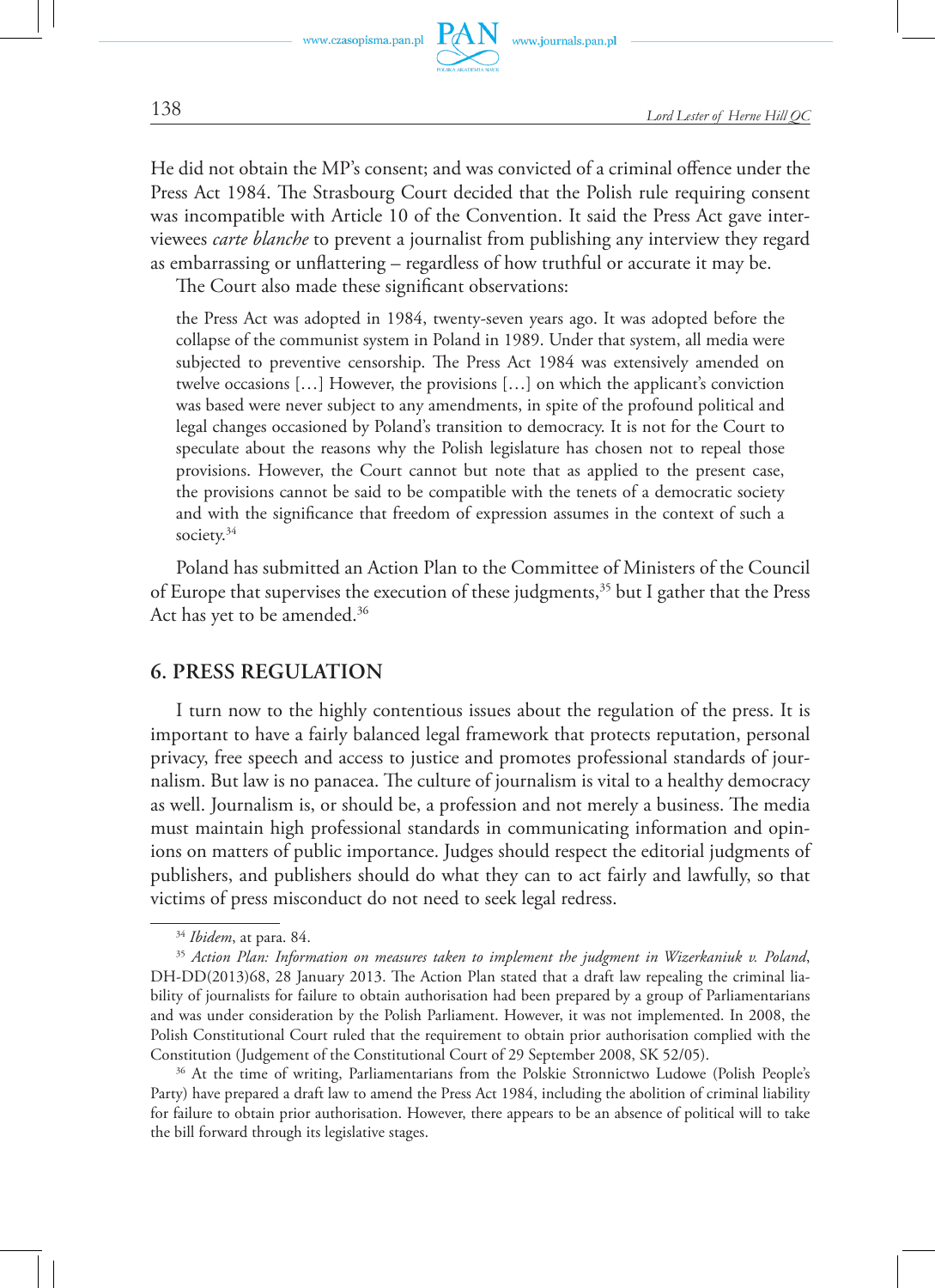

## FREE SPEECH TODAY 139

In England, the seventeenth century royal censor, the Court of Star Chamber,<sup>37</sup> was notorious in the way that it licensed the press to suit the Stuart Kings. John Milton famously denounced press licensing as "a dishonour and derogation to the author, to the book, to the privilege and dignity of learning."38 The failure to renew the Licensing Order<sup>39</sup> has always been regarded as a major triumph for liberty in my country. That view is echoed by the judgement of the Inter-American Court of Human Rights, which decided that licensing of journalists violated the fundamental right to free speech.<sup>40</sup>

In Poland, the criminal offence of failing to register a newspaper or periodical before commencing publication was deemed unconstitutional in 2011.<sup>41</sup> But the registration requirement persists.42 It remains to be seen whether, as I would expect, the Strasbourg Court will adopt the approach of the Inter-American Court. I understand that the provisions of the Press Act in this regard have caused considerable uncertainty for online publications, unsure of whether they too will face fines for failure to register.

As with compulsory registration, laws that threaten the press with punitive sanctions for bad journalistic conduct chill the free exchange of information and ideas. The provisions of the Polish Press Act reached the Strasbourg Court again in a case decided in 2012.<sup>43</sup> The editor of a local independent weekly newspaper published an article about the local authority's failure to tackle the public health risks of an insanitary sewage system. He was criminally sanctioned for failure to publish the mayor's reply to the article. But Strasbourg ruled the conviction was not necessary in a democratic society. The Court described the Press Act provisions as having an "enormous dissuasive effect" for open and unhindered public debate.<sup>44</sup> The Polish Constitutional Court had by this time also ruled the relevant provisions incompatible with the constitution; and I understand that they are no longer in force.<sup>45</sup>

<sup>&</sup>lt;sup>37</sup> Initially a court of appeal, the power of the Court of Star Chamber grew considerably under the Stuarts, and by the time of Charles I it had become a byword for misuse and abuse of power by the king and his circle. It was used to suppress opposition to royal policies. Court sessions were held in secret, with no right of appeal, and punishment was swift and severe to any enemy of the crown. It was eventually abolished in 1641 by the Long Parliament.

<sup>38</sup> *Areopagitica: A speech of Mr. John Milton for the Liberty of Unlicenced Printing, to the Parliament of England*, 1644.

<sup>39</sup> Of 1643.

<sup>&</sup>lt;sup>40</sup> Compulsory Membership in an Association Prescribed by law for the practice of journalism, Advisory Opinion OC-5/85, November 13, 1985, Inter-Am Ct HR (Ser A) No 5 (1985).

<sup>&</sup>lt;sup>41</sup> Case SK 42/09, 14 December 2011. The ruling was restricted to the registration of printed periodicals.

 $42$  Failure to register has since been reduced to a minor offence (governed by the Minor Offences Code rather than the criminal code) and the maximum penalty for failure to register has been reduced to a fine.

<sup>43</sup> *Kaperzynski v. Poland*, Application No. 43206/07, 3 April 2012. Provisions setting out a right of reply remain part of the Press Act but are now governed by civil rather than criminal law.

<sup>44</sup> At para. 74.

<sup>45</sup> *See Action Report: Information measures to comply with the judgment in the case of Kaperzynski v. Poland*, DH-DD(2013)1251, 19 November 2013, para. 2.1a, "Legislative Changes".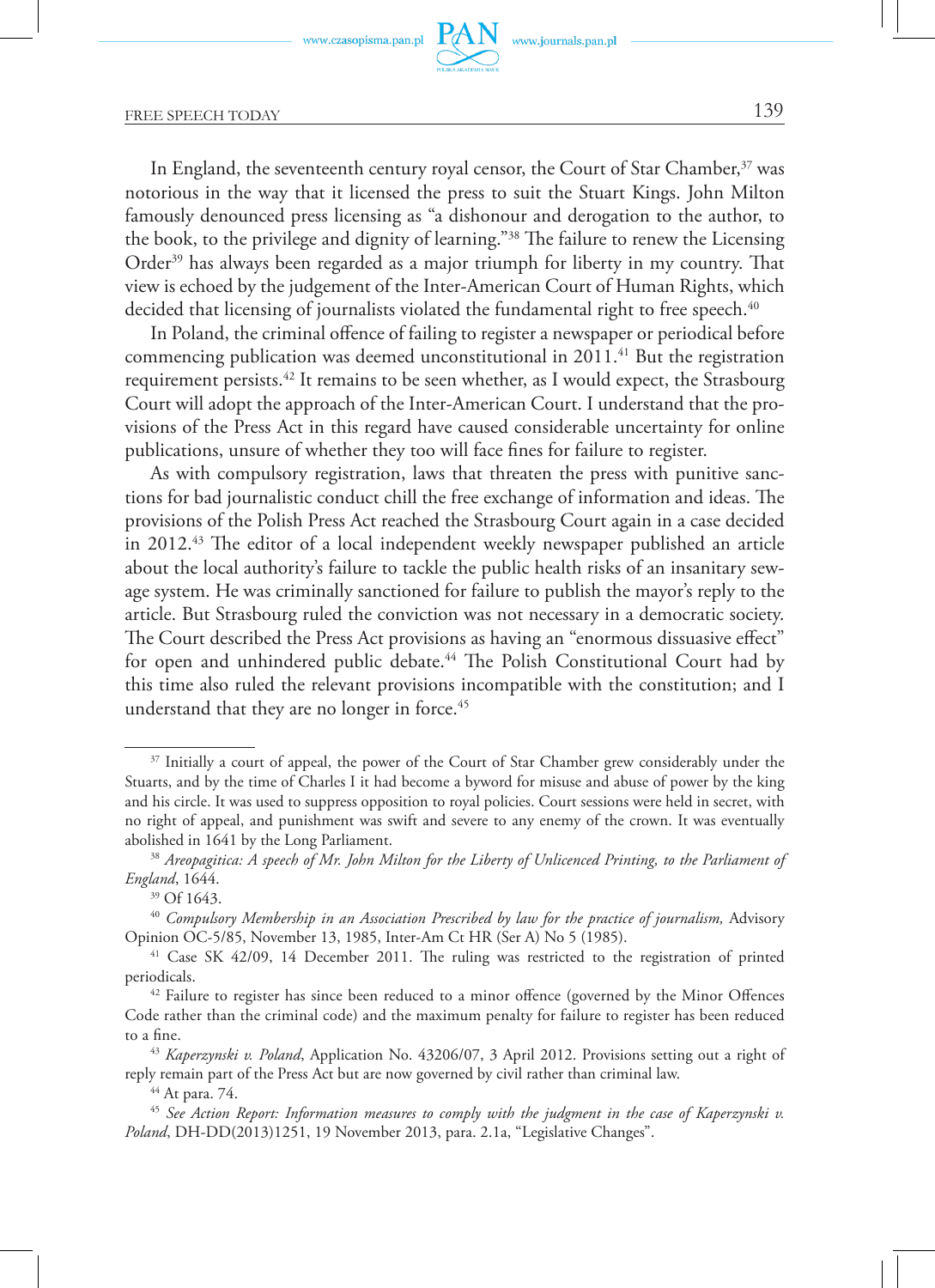

www.journals.pan.pl

In Britain, we too have been wrestling with how to improve press regulation without state control. The print media used to regulate itself ineffectively through the Press Complaints Commission (PPC), a voluntary body funded and controlled by the press themselves. It was widely criticised for lacking independence from newspaper proprietors and editors, and for failing to provide effective remedies for victims of press malpractice. In 2009, a disgraceful example of press abuse emerged. *The News of the World* had illegally hacked phones on a huge scale to retrieve private information for news stories. The scandal resulted in prosecutions and one national title being closed down.

Our existing criminal law is adequate to prosecute and convict those involved in such conduct. Several trials are well underway. However, the scale of the scandal – which led to more than 100 arrests – exposed the shortcomings of self-regulation by the toothless PCC. The Prime Minister set up a public inquiry chaired by a judge, Sir Brian Leveson. His report diagnosed the problems of abuse by the media – but his recommendations for a new regulatory system were more controversial. He proposed a voluntary system backed by the threat of punitive damages for newspapers that fail to join the scheme.

The three main parties agreed to create a Royal Charter to give legal recognition to an independent regulator fulfilling Leveson's criteria. The Royal Charter model is a convoluted way of avoiding direct statutory underpinning. It is backed by statutory provisions providing for a punitive regime of costs and damages for newspapers unwilling to comply with the scheme.<sup>46</sup> Punitive damages offend the right to free expression and their use has been criticised across the free world.

The Charter will not become operative unless some or all of the Press agree to join the scheme. Instead of doing so, the newspaper industry has boycotted the scheme by pushing ahead with their own plans for a regulator independent of politics. The government indicated last November that it would suspend its plans for the Charter to give the Press time to establish their own scheme, the Independent Press Standards Organisation (IPSO). The new Chair and Board of IPSO has been appointed; and it is expected that the regulator will become fully operational by the end of the summer.

One radical journalist has observed $47$  that the Leveson inquiry into the phonehacking scandal of the late *News of the World* "has been a pretext for a mission to purge the entire 'popular' press, using high-profile victims as human shields, high-ranking celebrities as voice-over artists, and high-minded talk of 'ethics' as a code for advancing an elitist political and cultural agenda […] Far from needing more regulation and regimentation, what the press needs is greater freedom and openness."

I do not go so far but am closer to his views than to those who support coercive measures to regulate the print media. I believe in independent self-regulation to provide

<sup>46</sup> Enterprise and Regulatory Reform Act 2013, section 96; Crime and Courts Act 2013, sections 34-42. The Crime and Courts Act 2013 provides for a punitive regime of costs and damages for newspapers unwilling to comply with the scheme, and the Enterprise and Regulatory Reform Act provides that any future attempt to amend the Royal Charter must have parliamentary approval. 47 M. Hume, *There is No Such Thing as a Free Press*, Imprint Academic, Exeter: 2012.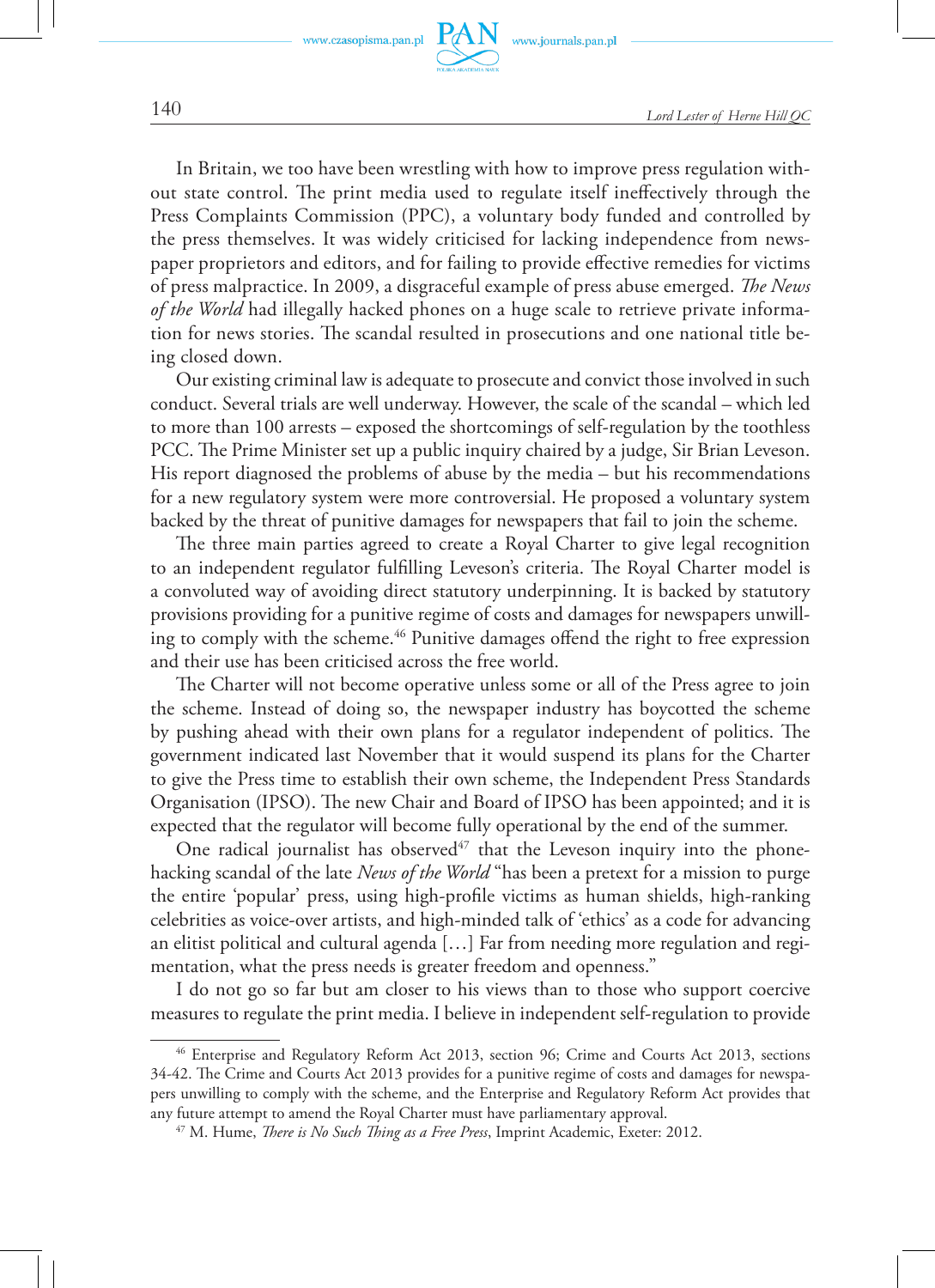effective remedies and promote professional standards, with the courts intervening only where the press has abused its powers.

## **7. The Internet**

The Internet vastly increases free expression. It allows two billion people to communicate with each other across the world, more rapidly and more frequently than ever before. Mobile phones connect millions more.<sup>48</sup> Previously marginalised voices are now heard and their stories circulated. The web's anonymity provides a cloak for whistle-blowers to publish secrets. New navigation tools, like hyperlinks and RSS feeds, take power away from those who used to set the ranking of the news agenda for everyone else.

But the Internet also creates new problems. Content can be republished easily worldwide. It may cause great harm to the privacy and reputation of others. Publishers may face criminal and civil liability in some 190 countries across the world, each with their own laws regulating privacy, confidentiality and defamation. At the same time, those harmed by the postings of anonymous users may find it impossible to identify them and hold them to account. Law enforcement agencies face new challenges in chasing irresponsible whistle-blowers, paedophile rings, cybercriminals and internet trolls. The web generates a footprint of data about every user, much of it accessible by hugely powerful search engines. This raises questions about how to protect users' privacy from those who would access that data for their own purposes – whether commercial advertising companies or state-employed spies.

Over-centralised regulation brings its own fears, many of them Orwellian. But it is unachievable whilst national governments have such different perspectives on the web. Take the example of the legal liability of internet service providers. At one extreme, there is the United States and the First Amendment, which confers virtual immunity on internet service providers. At the other extreme is China, Russia and Iran, struggling to censor through national intranets and firewalls.49 In the middle, we have the European position, where the E-Commerce Directive imposes limited liability on internet service providers by means of a so-called 'notice and takedown' system.<sup>50</sup>

<sup>48</sup> At the end of 2013, 1.5 billion people own smartphones. It is predicted that mobile Internet use will increase at a rate of 66 percent each year over the next five years (source: Cisco Visual Networking Index: Global Mobile Data Traffic Forecast Update, 2013–2018, summary available at: http://www.cisco. com/en/US/solutions/collateral/ns341/ns525/ns537/ns705/ns827/white\_paper\_c11-520862.html).

<sup>49</sup> They will not succeed because their people already know how to circumvent these restrictions. *See generally* Mei Ling Yan, *The Impact of New Media on Freedom of Expression in China and the Regulatory Responses*, chapter in forthcoming book (on file with the author). 50 2000/31/EC. Regrettably, the philosophy underpinning that approach was not given sufficient

weight by the Strasbourg Court in the recent judgment of *Delfi v. Estonia* (Application No. 64569/09). An Estonian news website was held liable for defamatory comments posted by its readers underneath an article. The newspaper argued this ruling was incompatible with its right to free expression but the Strasbourg Court found no violation of Article 10. The Court stated the site host should have expected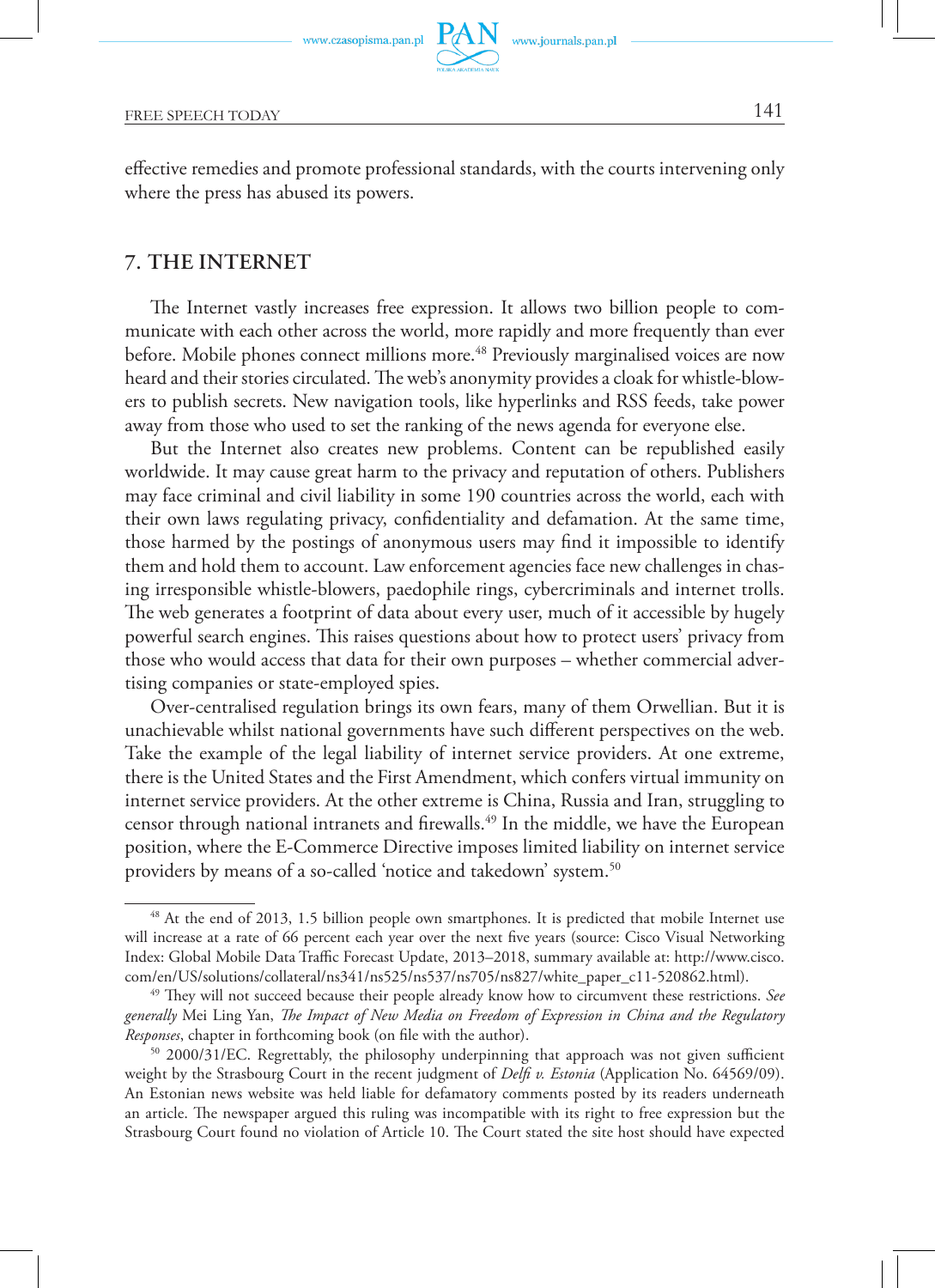

www.journals.pan.pl

## **8. Balancing privacy and national security**

In January, a two-year inquiry by an independent international commission, headed by the Swedish Foreign Minister, Carl Bildt, was launched.<sup>51</sup> It will focus on state censorship of the internet, as well as issues of privacy and surveillance raised by the Snowden leaks about America's NSA and Britain's GCHQ spy agencies. The European Commission has also undertaken to develop a set of principles for internet governance designed to safeguard the open nature of the Internet.<sup>52</sup>

The Strasbourg Court has the opportunity to consider these issues. After the UK Joint Parliamentary Select Committee on Intelligence and Security concluded that GCHQ had not violated the law,<sup>53</sup> three advocacy groups for privacy and free expression – Big Brother Watch, Open Rights Group and English PEN – complained to the Strasbourg Court. They argue that GCHQ's surveillance activities fail the first test of any interference with a Convention right: they are not "prescribed by law".<sup>54</sup> The Court has given the case priority.<sup>55</sup>

In previous cases, the Strasbourg Court has recognised that the principle of legal certainty, in the context of secret measures of surveillance, cannot require that individual should be able to foresee *when* the authorities are likely to intercept his communications.<sup>56</sup> Threats to national security may vary in character and may be unanticipated or difficult to

offensive posts given the nature of the article – and taken a more cautious attitude to avoiding liability. This is wrong. The news site took down the two defamatory comments as soon as it received notice of them. That is all it is required to do under the E-Commerce Directive. And that is all it ought to have done. To go further would have involved moderating comments before publication. This takes manpower and resources that many website operators do not have. It would lead them to closing their comment sections to avoid liability. That would deprive Internet users of a valuable means of engaging in public debate. And it would deprive websites of revenue at a time when their business models are threatened. At the time of writing, the Grand Chamber has accepted referral of the judgment. I hope that the ruling will be overturned.

<sup>51</sup> *Independent commission to investigate future of internet after NSA revelations*, The Guardian, 23 January 2014, available at http://www.theguardian.com/world/2014/jan/22/independent-commission-futureinternet-nsa-revelations-davos. The investigation will be conducted by a 25-member panel of politicians, academics, former intelligence officials and others from around the world.

<sup>52</sup> Source: *Commission to pursue role as honest broker in future global negotiations on Internet Governance*, Commission Press Release, 12 February 2014, available at: http://europa.eu/rapid/press-release\_IP-14- 142\_en.htm?locale=en.

<sup>53</sup> Intelligence and Security Committee Statement on GCHQ's Alleged Interception of Communications under the US Prism Programme, 17 July 2013, para. 6, available at http://isc.independent.gov.uk/ news-archive/17july2013*.*

<sup>&</sup>lt;sup>54</sup> Application No. 58170/13. The applicants argue that the legal framework underpinning the surveillance fails to provide a check against the arbitrary use of state power intruding into many aspects of private life and correspondence; and that it does not enable citizens to foresee sufficiently the circumstances under which their communications may be monitored. 55 The government now has until 2nd May to respond, after which the case will move into the final

stages before judgment. Source: *Spying Questioned*, The Guardian, 24 January 2014.

<sup>56</sup> *Weber and Saravia v. Germany*, Application No. 54934/00.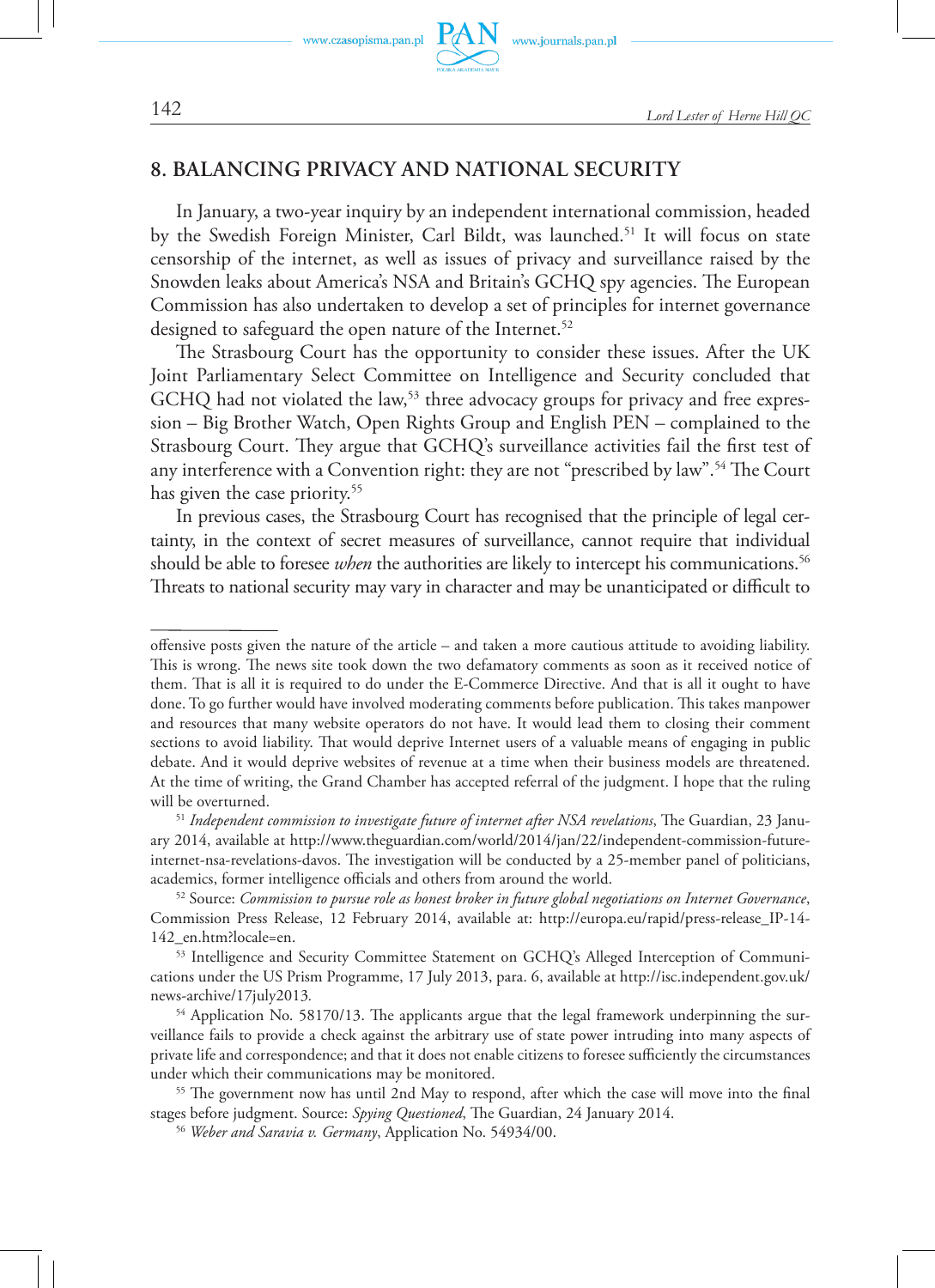

define in advance.<sup>57</sup> However, the Court has acknowledged that it is essential in the context of secret intelligence work that the rules on interception are clear and detailed<sup>58</sup> and it has set out the minimum legal safeguards against abuses of power in secret surveillance.<sup>59</sup> In light of these considerations, there is a strong case for reconsidering the adequacy of the legal framework governing access to private communications in the UK. This debate is relevant to the rest of Europe as well. Last year, Polish Law Enforcement made 70 requests to Microsoft and more than 1,000 requests to Google for data stored about individuals.<sup>60</sup>

#### **9. Whistleblowing**

The Snowden affair also raises important and difficult questions about the limits of free speech. Indiscriminate leaking, of the kind associated with *Wikileaks* and Julian Assange, is unjustifiable. However, one of our national newspapers that broke the story, *The Guardian*, behaved responsibly in its reporting of privacy intrusion in the public interest. The journalists involved were careful to avoid revelations that could give terrorist networks an advantage. *The Guardian* published only general information about the surveillance programs and cooperated with government requests to destroy sensitive material in its possession.

As part of the government's response to *The Guardian's* reporting, GCHQ officials oversaw the destruction of computer hardware in the Paper's offices. I do not regard it as unreasonable that that the government control access to sensitive files in the interests of national security. What undermines the justification for their destruction, however, is that copies of these files were already in the possession of two media outlets across the Atlantic. There was no reasonable expectation of continuing secrecy at the time the files were destroyed.

There are similarities to the *Spycatcher* case in the 1990s,<sup>61</sup> where the UK's ban on publication of a book was held by the Strasbourg Court to be unnecessary in a demo-

<sup>57</sup> *Kennedy v. United Kingdom,* [2011] 52 EHRR 4, para. 159*.* The applicant business owner was unsuccessful in alleging breach of Article 10 on the basis that the police and security services were continually and unlawfully renewing an interception warrant originally authorised for the criminal proceedings against him – in order to intimidate him and undermine his business activities. In its final judgment, however, the Court expressed the view that the relevant UK legislation did not allow the indiscriminate capturing of vast amounts of information (at para. 160).

<sup>58</sup> *Kennedy v. United Kingdom*, at para. 93. The court also observed that an unfettered power of interception would be contrary to the rule of law (at para. 94).

<sup>59</sup> *Ibidem*, paras. 93-95 – in particular "Legislation must specify the nature of the offences which may give rise to an interception order; a definition of the categories of people liable to have their telephones tapped; a limit on the duration of telephone tapping; the procedure to be followed for examining, using and storing the data obtained; the precautions to be taken when communicating the data to other parties; and the circumstances in which recordings may or must be erased or the tapes destroyed."

<sup>60</sup> Google Transparency Report, Poland, available at http://www.google.com/transparencyreport/rem ovals/government/PL/.

<sup>61</sup> *Sunday Times v. UK* (1992) 14 EHRR 229.